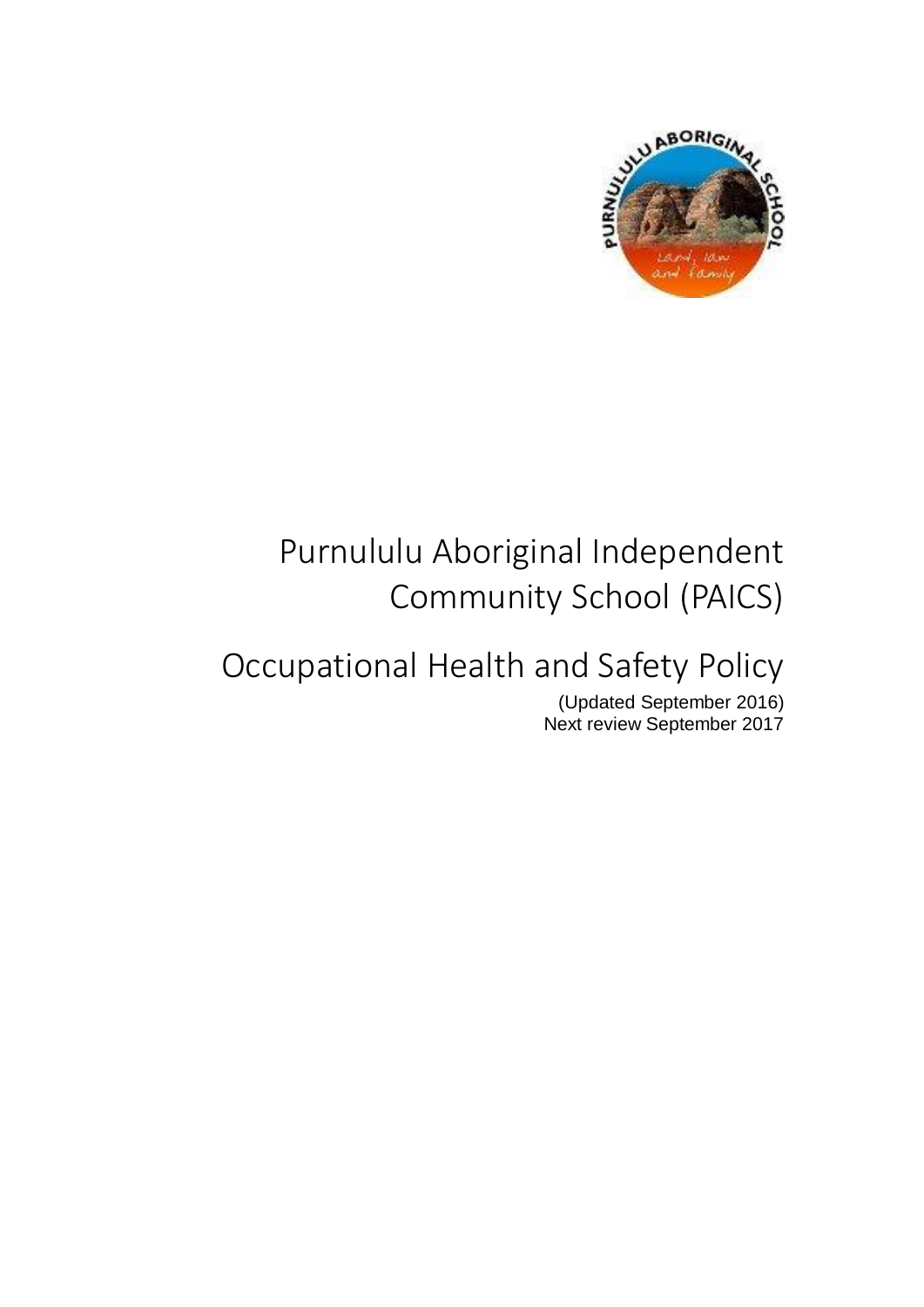## Responsibility

This policy recognises that the health and safety of all employees, students, contractors and visitors of PAICS is the responsibility of the Principal. In fulfilling this responsibility, the Principal has a duty to provide and maintain so far as is reasonably practicable, a working environment that is safe and without risk to health. This includes:

- i. providing and maintaining safe plant and systems of work
- ii. making and monitoring arrangements for the safe use, handling, storing and transport of plant substances
- iii. maintaining the work place that is safe and without risks to health
- iv. providing adequate facilities for the welfare of all employees and students
- v. providing such information, training and supervision for employees and contractors enabling them to work in a safe and healthy manner

The Principal is responsible for the implementation and monitoring of this policy.

The health and welfare of all employees at PAICS is of major concern and to that end, we are committed to the provision of a workplace that is safe and without risks to health, and to the prevention of workplace injury and illness.

In fulfilling the objectives of this policy, the Principal is committed to regular consultation with employees to ensure that the policy operates effectively and that health and safety issues are regularly reviewed.

## **Duties**

PAICS will take all reasonable practicable steps to provide and maintain a safe and healthy work environment for all employees, students contractors volunteers and visitors.

The Principal is responsible for the effective implementation of the school's health and safety policy and shall:

- observe, implement and fulfil its responsibilities under the Occupational Health and Safety Act and regulations that apply within the state
- ensure that all specific policies operating within Purnululu School are periodically revised and are consistent with school health and safety objectives
- provide relevant information, training and supervision for all employees in the correct use of plant, equipment and substances used within the school
- ensure that all employees, students, contractors and visitors inform the school of incidents and accidents occurring on the school premises so that health and safety performance can be accurately gauged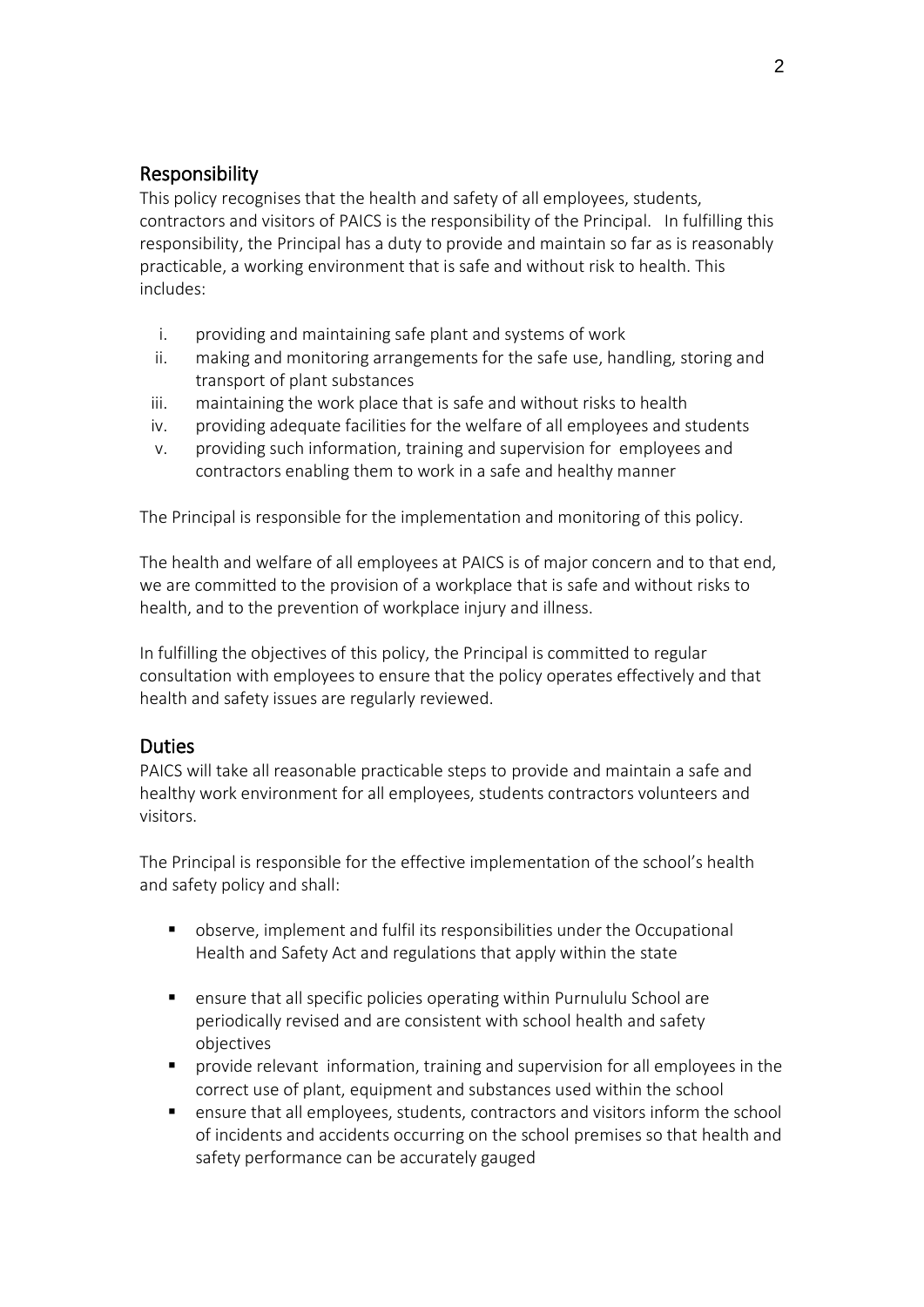## All Employees

- have a duty to take reasonable care of which they are capable for their own health and safety and of others affected by their actions of work
- should comply with the safety procedures and directions agreed between the Principal, employees and with the elected occupational health and safety representative
- will not wilfully interfere with or misuse items or facilities provided in the interests of health, safety and welfare of school employees and students
- must act in accordance with agreed school procedures for accident and incident reporting and report potential hazards to the Principal

## **Contractors**

Outsourcing work to contractors does not remove an employer's occupational health & safety obligations.

PAICS shall, as far as practicable, ensure that a contractor and its employees:

- Carry out their work in safe premises using proper and safe plant and equipment
- Employ systems of work that are safe and in which there has been adequate instruction, training and supervision.

For the purposes of this policy, contractors engaged to do work in the school also have obligations to ensure safe work practices and shall comply with the contractors policy.

The contractor and the Principal or Principal's nominee will complete a Job Safety Analysis. See Attachment No 1.

At PAICS Contractors need to be:

- (i) Suitably experienced to perform tasks;
- (ii) In possession of all necessary licenses, permits, registrations and insurance to perform the works safely and in compliance with the appropriate regulations;
- (iii) Notified of any potential hazards associated with the location or use of the area where the works are to be carried out.

PAICS has a list of contractors who regularly undertake maintenance or improvements. They and the quality of their work are well known to us.

The duties of a contractor at a workplace are to undertake the works in a responsible and safe manner and as outlined in writing in the scope of works.

The duties of a contractor at the workplace relate only to matters over which, and the extent to which, the contractor has control or can reasonably be expected to have control at the site. Contractors may be defined as employers if they engage other Contractors to carry out some of their work.

Contractors and their Sub-contractors have a responsibility to ensure that new employees engaged by them are familiar with the school's environment.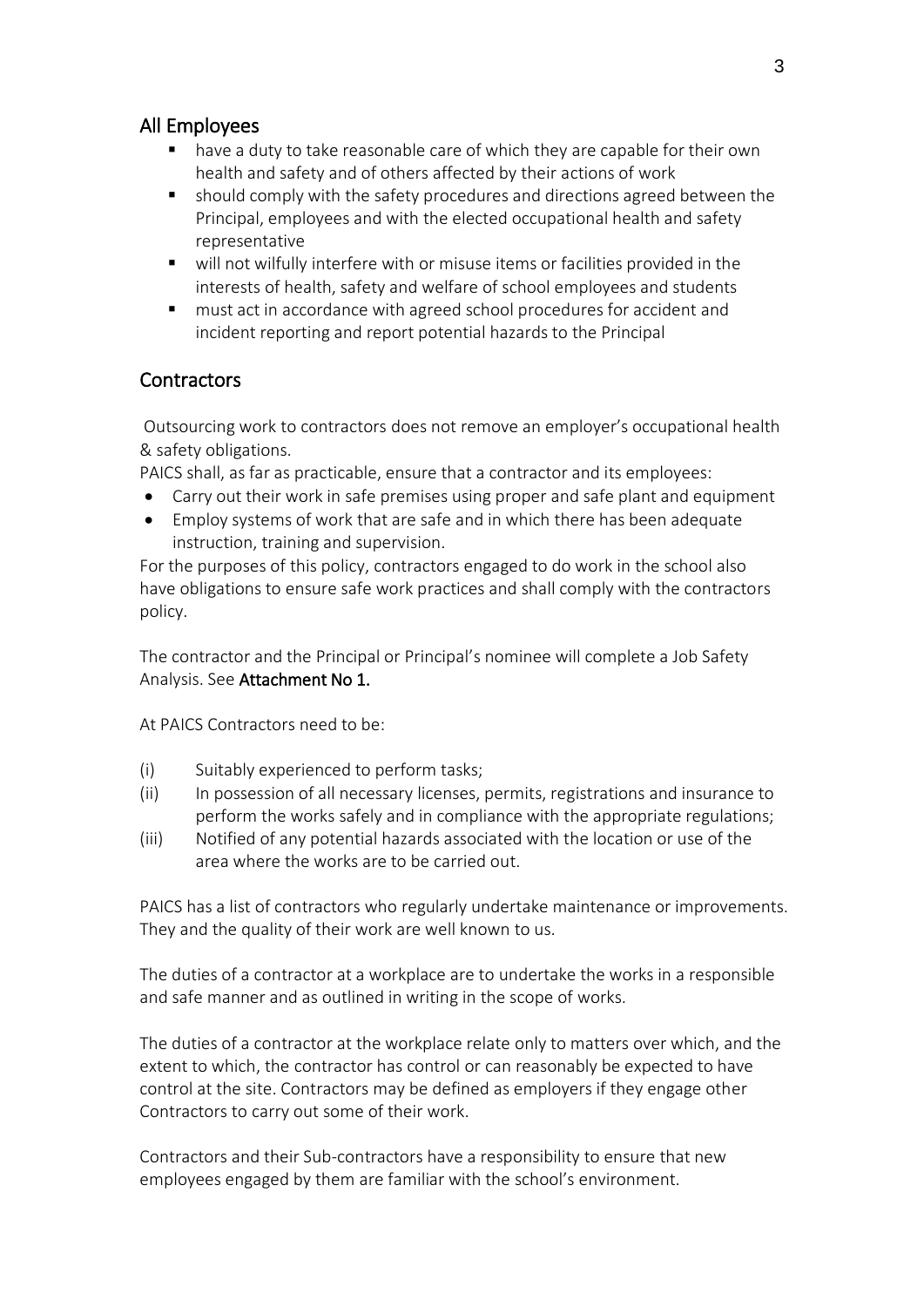Prior to the commencement of work the contractor shall

- Confirm with the Principal/Principal's nominee that they are in receipt of all necessary information regarding the task
- Provide a copy of their Safety Management plan if applicable
- Provide copies of licenses & permits
- Provide copy of currency of WorkCover Certificate and public liability
- Perform a risk assessment to ensure the work place is free of hazards.

Upon the completion of work the Principal or Principal's nominee will inspect the works to ensure that the site is left free from hazards and presents no risk of injury to any person who comes in contact with the site.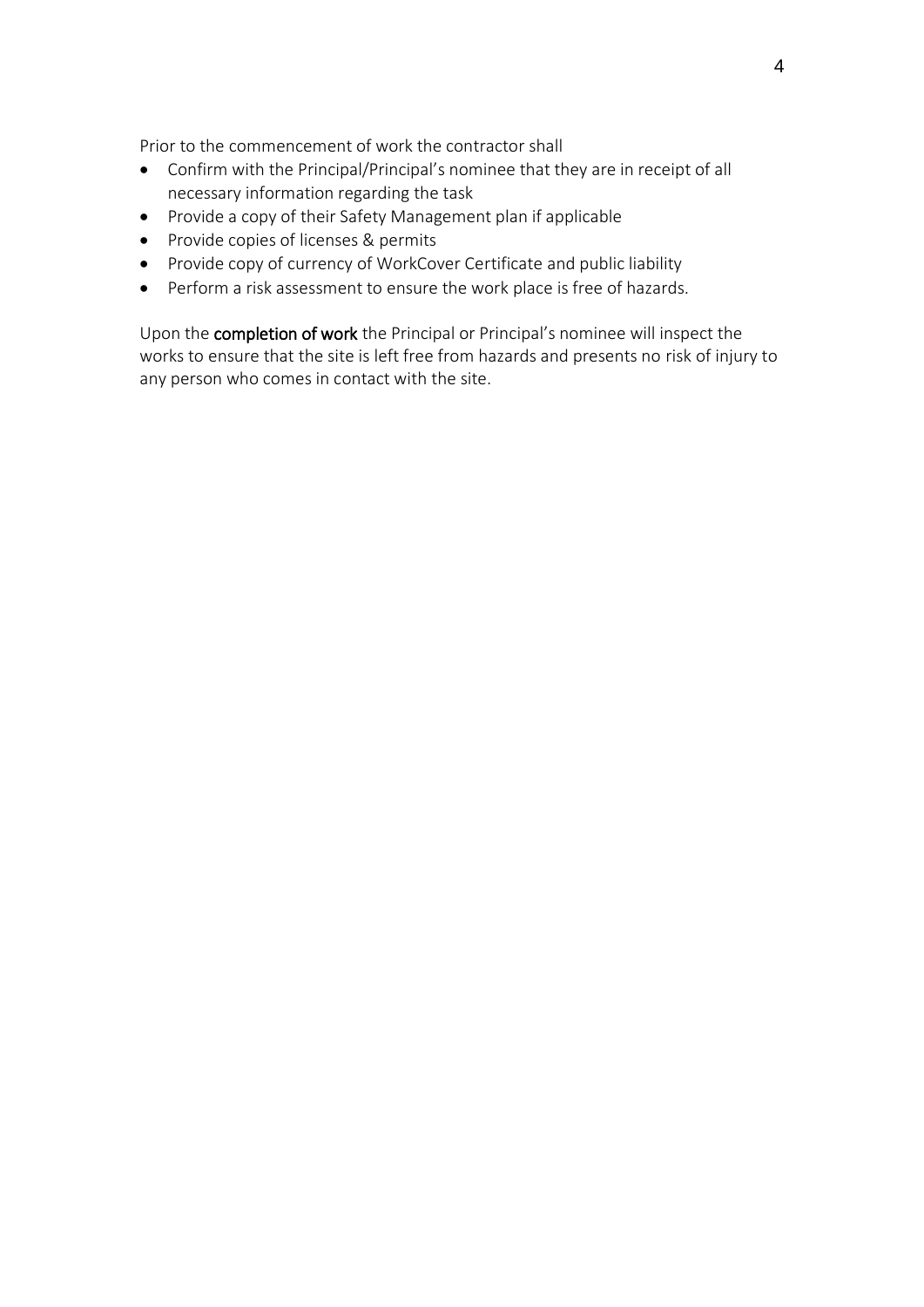## The Management of Occupational Health and Safety

### Consultation with staff

*All employees are involved in OHS at various stages*. PAICS has a process for involving employees in identifying hazards, reporting problems and providing possible solutions to OHS issues.

This, in part, shall be done by the involvement of the Health and Safety Representative, the OHS Committee and by direct involvement of affected employees.

### Direct Involvement of Staff

All general staff meetings shall contain OHS as an agenda item in which the employer can provide information on general changes to the work place and inform staff if the OHS committee has recently meet. Staff will have an opportunity to raise any concerns at this stage.

PAICS encourages employees' participation in reporting health and safety risks.

### Induction of new staff

All new staff at PAICS will be informed of the Occupational Health and Safety policies of the school through the normal induction process. Staff will be trained in safety procedures and be given a working knowledge and understanding of the commitment of the principal and staff of the school to safety and the prevention of accidents in the workplace.

## Health and Safety Committee

Purnululu School has established a health and safety committee. The names of the committee members are:

Corrie Baxter (principal) Paul Butters (AEW) Peter Ellis (PAICS Preferred Building Contractor)

The role of the committee is:

- to facilitate co-operation between the employer and employees with a view to ensuring the health and safety of the employees
- to provide employees with information including standards, rules and procedures relating to health and safety which are to be carried out or complied with at the workplace
- to deal with any other relevant matter as agreed
- to assist the OHS representative and the Principal to ensure the OHS responsibilities of management and staff are met on a regular basis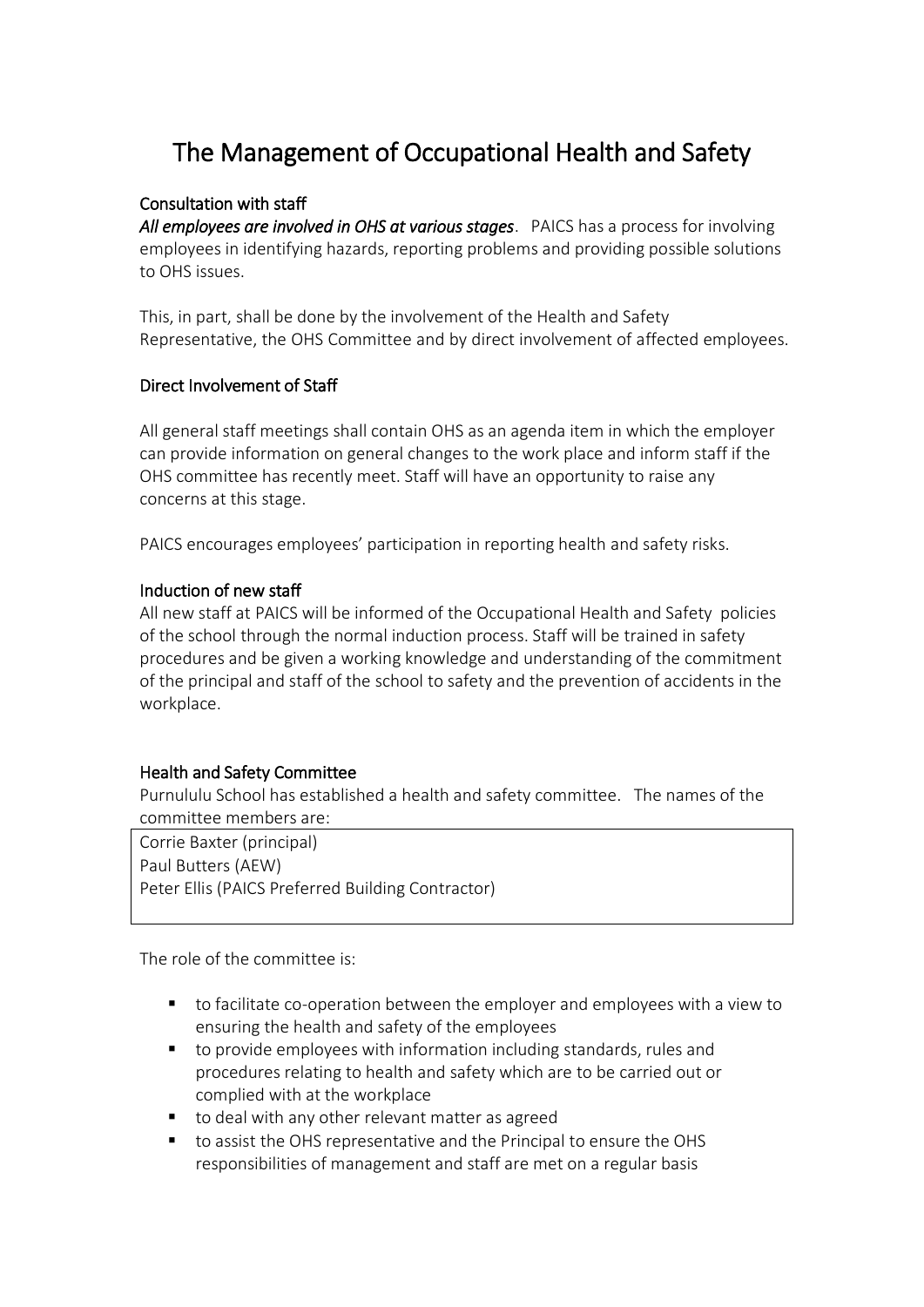- to assist in the communication of staff of OHS practices and awareness
- minutes of meetings will be kept and distributed to all staff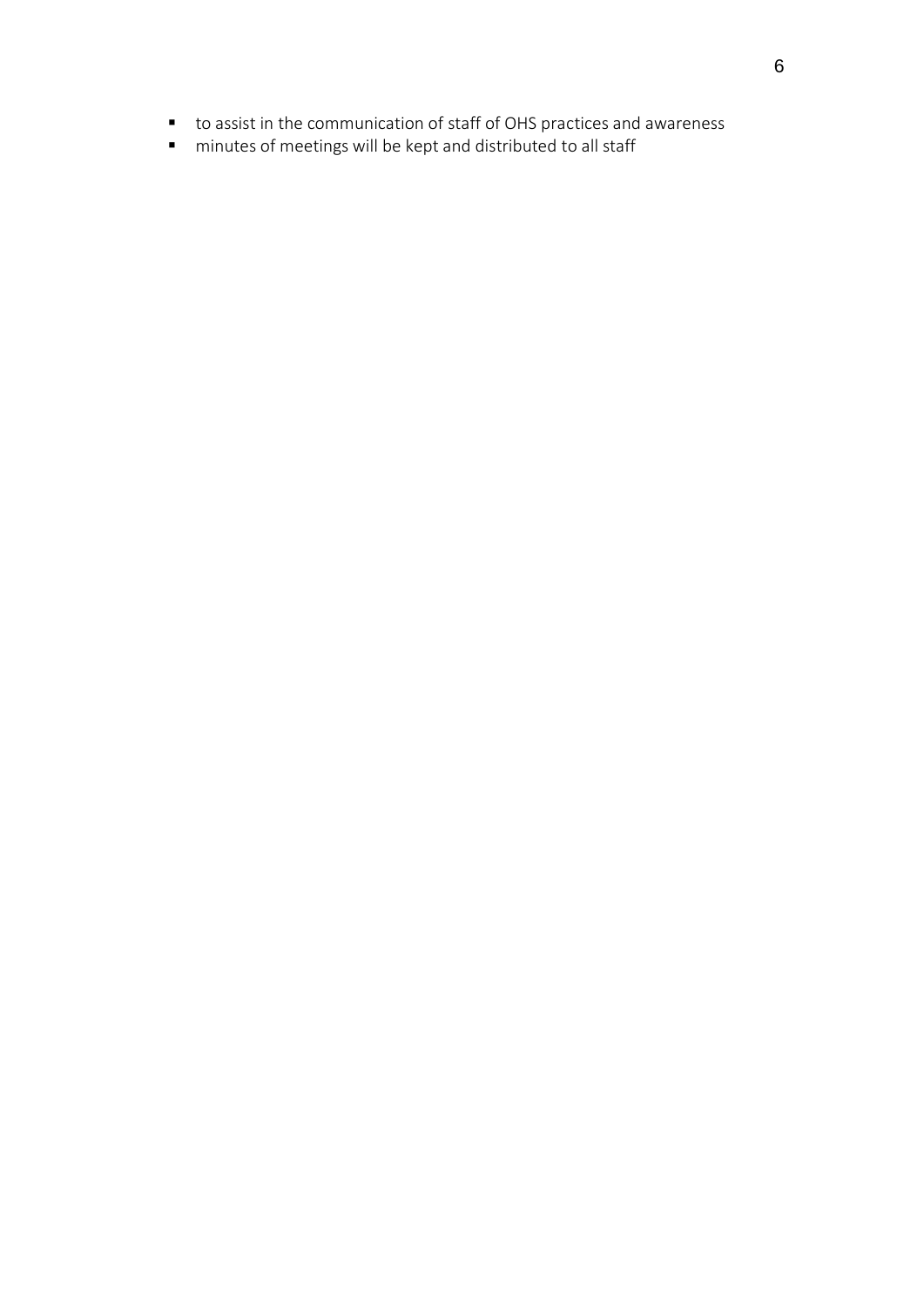#### Issue Resolution Procedures

These procedures are based on prescribed procedures in the Occupational Health and Safety (Issue Resolution) Regulations 1999.

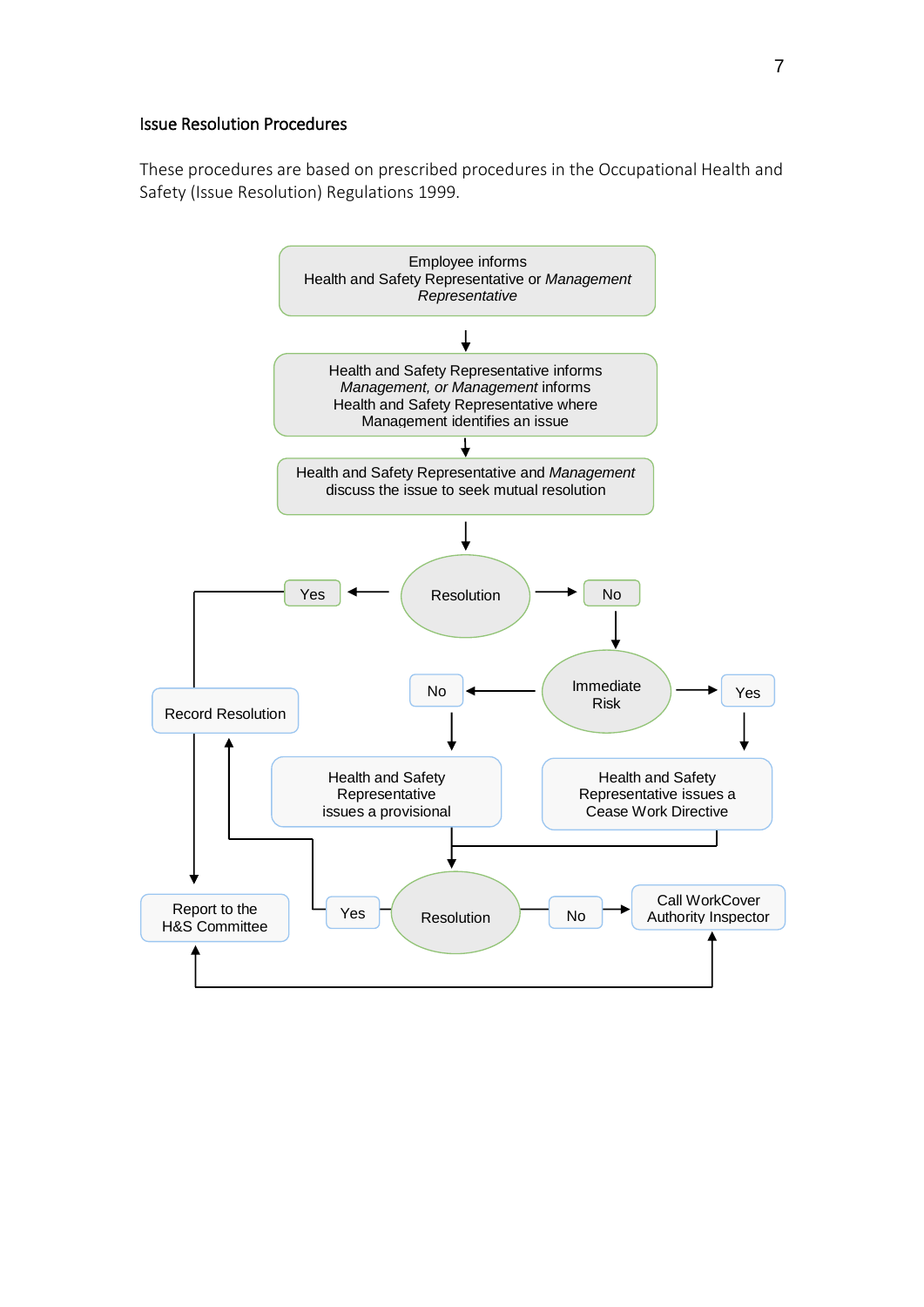## OHS and Risk Management Policy

PAICS actively works towards meeting the safety needs of its community as effectively as it can. A systematic process of evaluation is in place to provide information on which to base plans for improvement, by reducing the risk factors for accidents. It is the intention of the school that involvement in such a process raises the level of consciousness and sensitivity of all involved to issues of workplace health and safety.

The risk management policy of the school requires:

- Annual Audit of the school; and
- Ad hoc audit by way of a Hazard alert Register

### Annual Audit

An annual audit is conducted by the OH and S Committee. This involves:

- collection of information to identify potential hazards
- analysis of potential risks
- prevention of future accidents through risk control
- audit of practices, equipment and facilities in the school.
- Attachment No 2 sets out the areas that will comprise this annual audit

### Hazard Alert Register

In addition to the annual audit, PAICS has instituted a process of identifying hazards and risks. This process involves keeping a school Hazard Alert Register (Attachment 3)as a means of identifying and controlling hazards in PAICS. This register contains:

- a. date
- b. description of hazard or near miss
- c. reported by
- d. reported to
- e. action taken

## Slips, Trips and Falls

To reduce the incidents of slip hazards in the general environment PAICS uses a checklist to identify slip hazards. See Attachment No 4.

PAICS is aware that accidents happening to employees by slipping, tripping and falling are common accidents in schools and as such, all employees, as a matter of policy, need to take special care in moving around the school. Special attention is drawn to:

- **stairs**
- $\blacksquare$  tripping
- wet floor/ground
- **falls from chairs/tables**
- **falls from ladders**
- **falls over mats and ramps**
- **F** removal of balls from school building roofs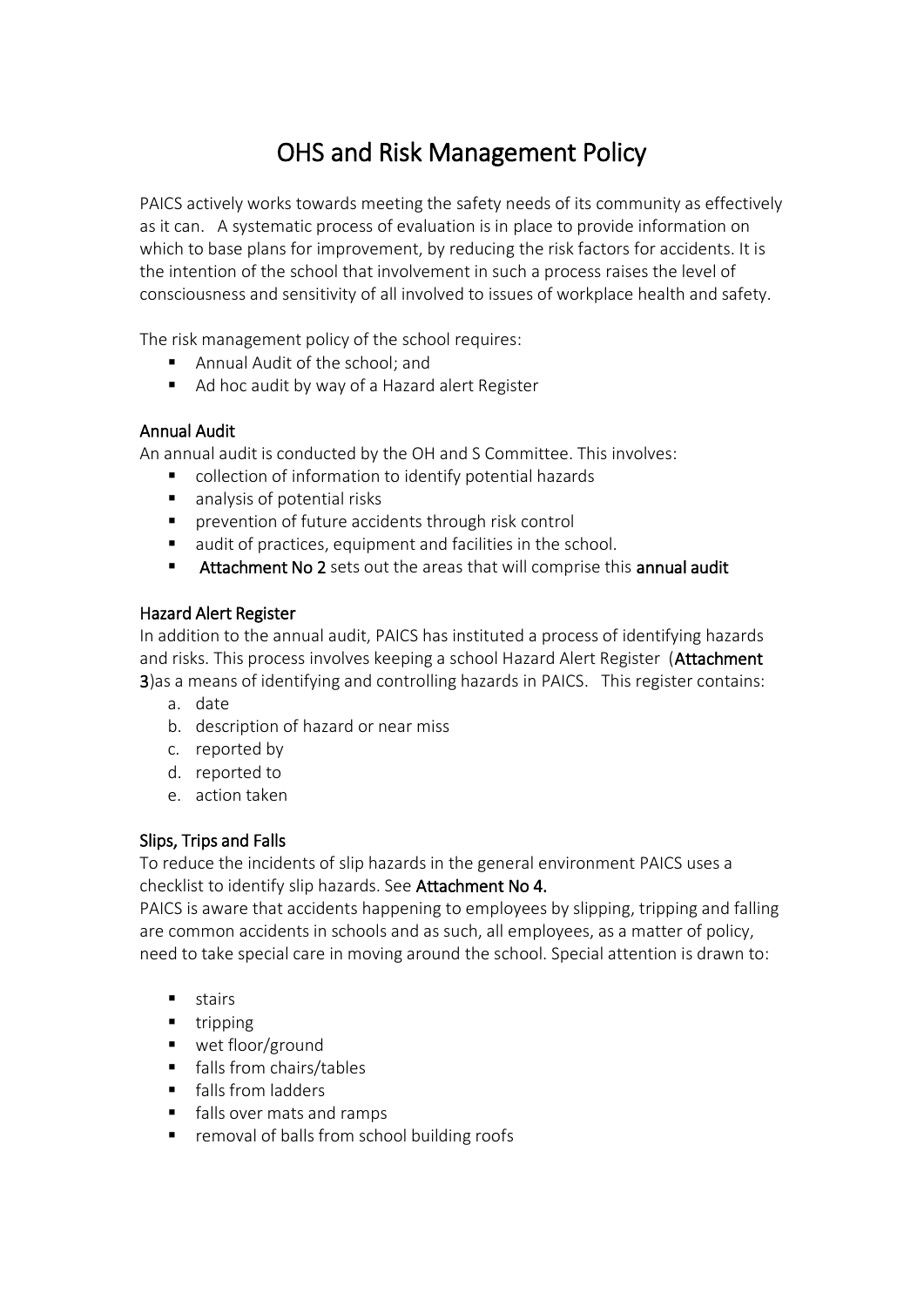#### Dangerous goods and equipment

PAICS has put into place a system to manage dangerous goods and equipment with the objective of ensuring their use, storage and maintenance are safe and that all persons are aware of any potential safety risks involving the goods and equipment. Attachment No 5 sets out the areas that are closely monitored by our school.

#### **Electrical**

Purnululu School conducts safety checks of all electrical equipment in the school. Our practices include as part of this policy:

- an annual inspection of leads if mobile and 5 yearly if location is permanent. The inspection includes testing and tagging of equipment.
- safe use of double adaptors/ power boards
- power points and switches are securely fixed to the wall
- cracked and broken power plates to be replaced
- **F** fraved or damaged leads to be replaced
- no temporary leads on floor

#### Environmental issues

PAICS has put into place a system to manage environmental issues with the objective of ensuring that environmental issues are safe and that all persons are aware of any potential safety risks involving environmental issues. Attachment No 6 sets out the areas that are closely monitored by our school.

#### Fire, Explosion and Emergency management.

The school has a separate policy on fire, explosion and emergency procedures and this policy covers evacuation procedures

### PHYSICAL HAZARDS

#### Manual handling

Purnululu School complies with the Manual Handling Code of Practice which requires employers, in consultation with employees and health and safety representatives, to examine and assess manual handling tasks likely to be a risk to health and safety.. The Principal is aware of the need to protect employees from the risk of musculoskeletal disorder (MSD). Purnululu School Occupational Health and Safety Committee is responsible for the examination of the Manual Handling Code and for the manual handling training of employees. Attachment 7 is used to identify and address manual handling risks in our school

#### Noise guidelines

Purnululu School complies with its obligations as detailed in the Occupational Health and Safety (Noise) Regulations that describe the maximum allowable exposure to noise in a workplace.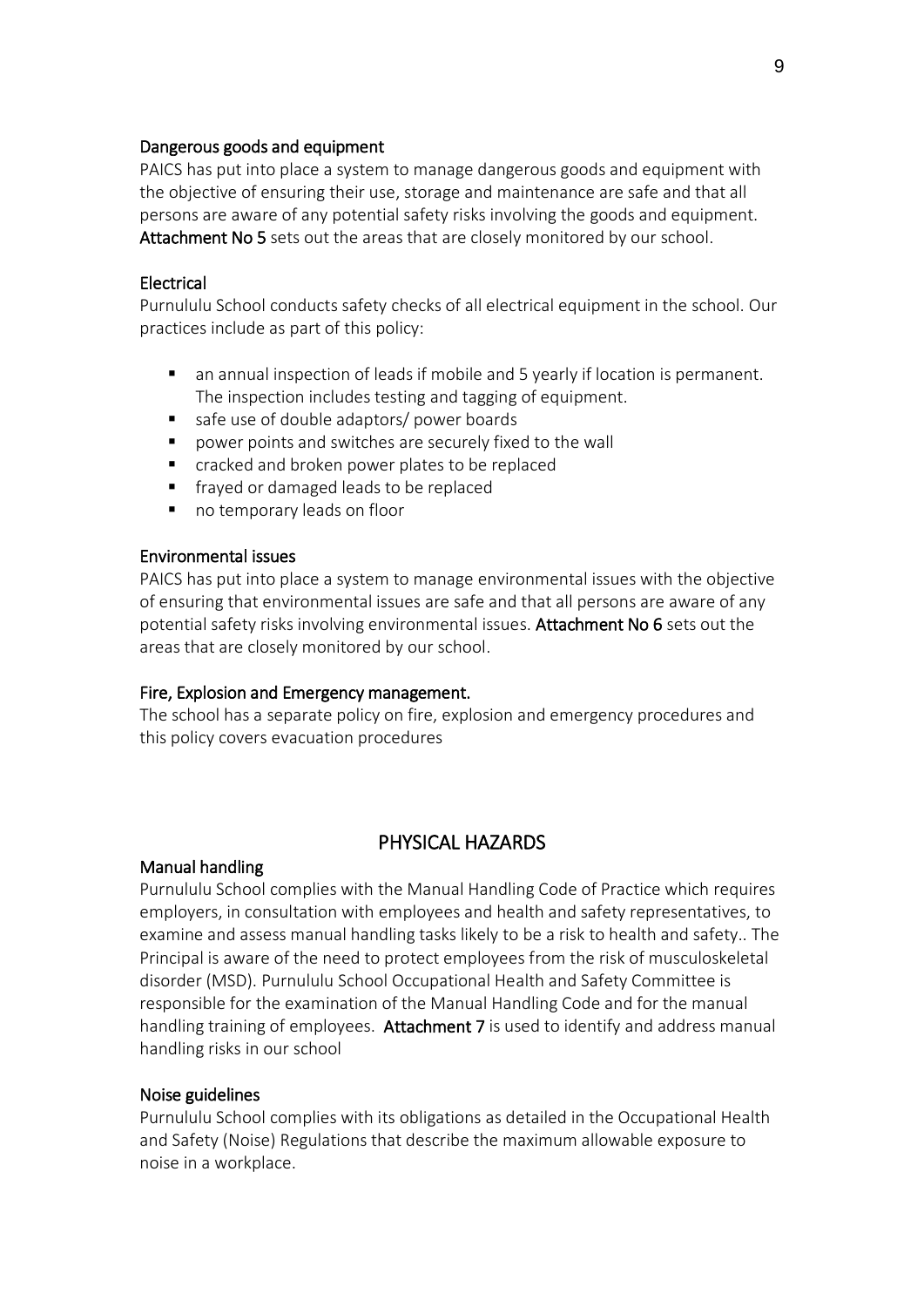Teachers are to ensure that classrooms noise whilst may be productive does not affect others.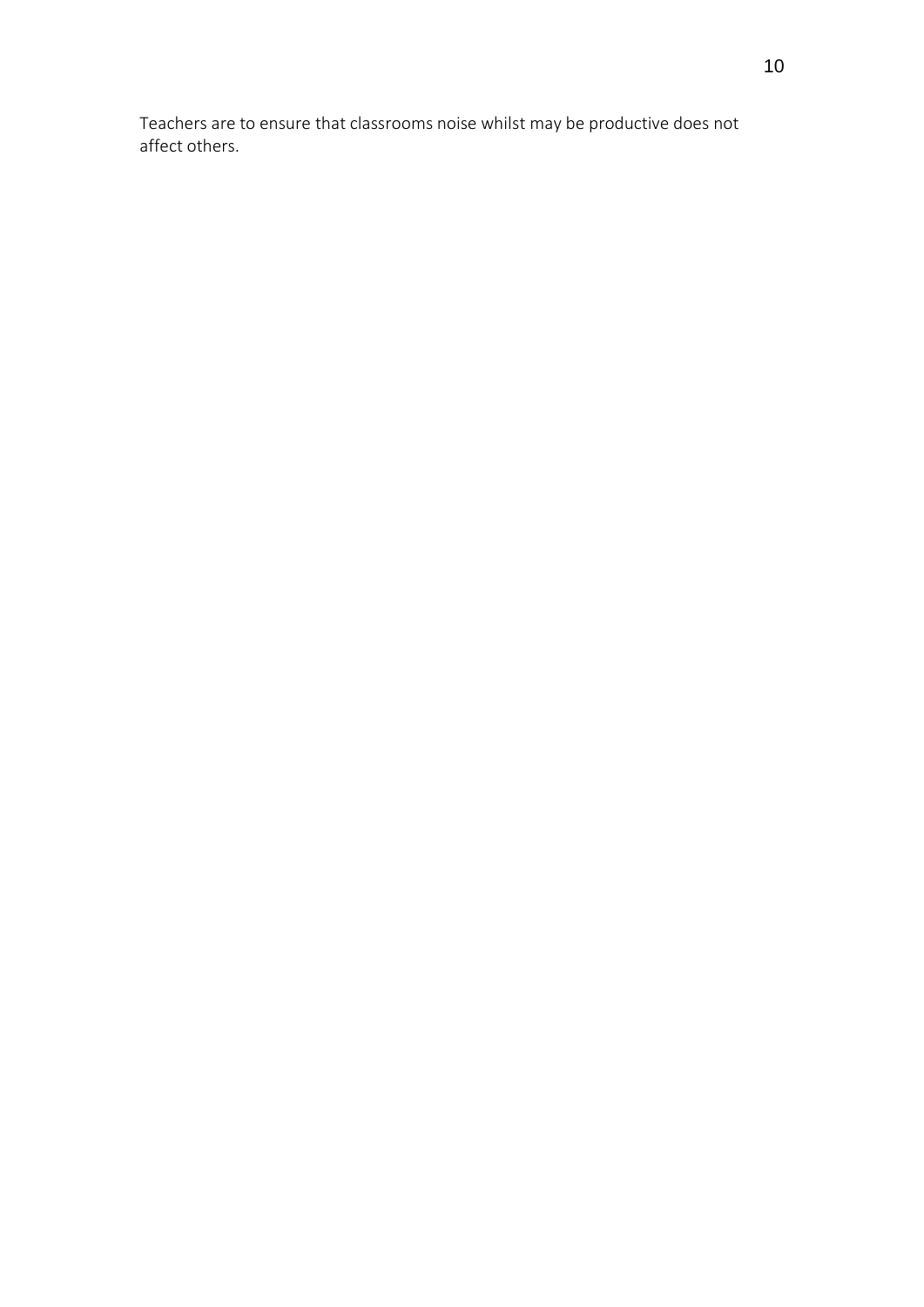## PAICS

## Occupational Health and Safety

## Job Safety Analysis Worksheet

……………………………………………………………………………………………………………………………………………..

| Activity:<br>List the tasks required to perform the<br>activity in the sequence they are<br>carried out | Hazards:<br>Against each task list the hazards that<br>could cause injury when the task is<br>performed | <b>Risk Control Measures:</b><br>List the control measures required to<br>eliminate or minimise the risk of injury<br>arising from the identified hazard | Who is responsible?<br>Write the name of the person<br>responsible (supervisor or above) to<br>implement the control measure<br>identified |
|---------------------------------------------------------------------------------------------------------|---------------------------------------------------------------------------------------------------------|----------------------------------------------------------------------------------------------------------------------------------------------------------|--------------------------------------------------------------------------------------------------------------------------------------------|
|                                                                                                         |                                                                                                         |                                                                                                                                                          |                                                                                                                                            |
|                                                                                                         |                                                                                                         |                                                                                                                                                          |                                                                                                                                            |
|                                                                                                         |                                                                                                         |                                                                                                                                                          |                                                                                                                                            |
|                                                                                                         |                                                                                                         |                                                                                                                                                          |                                                                                                                                            |
|                                                                                                         |                                                                                                         |                                                                                                                                                          |                                                                                                                                            |
|                                                                                                         |                                                                                                         |                                                                                                                                                          |                                                                                                                                            |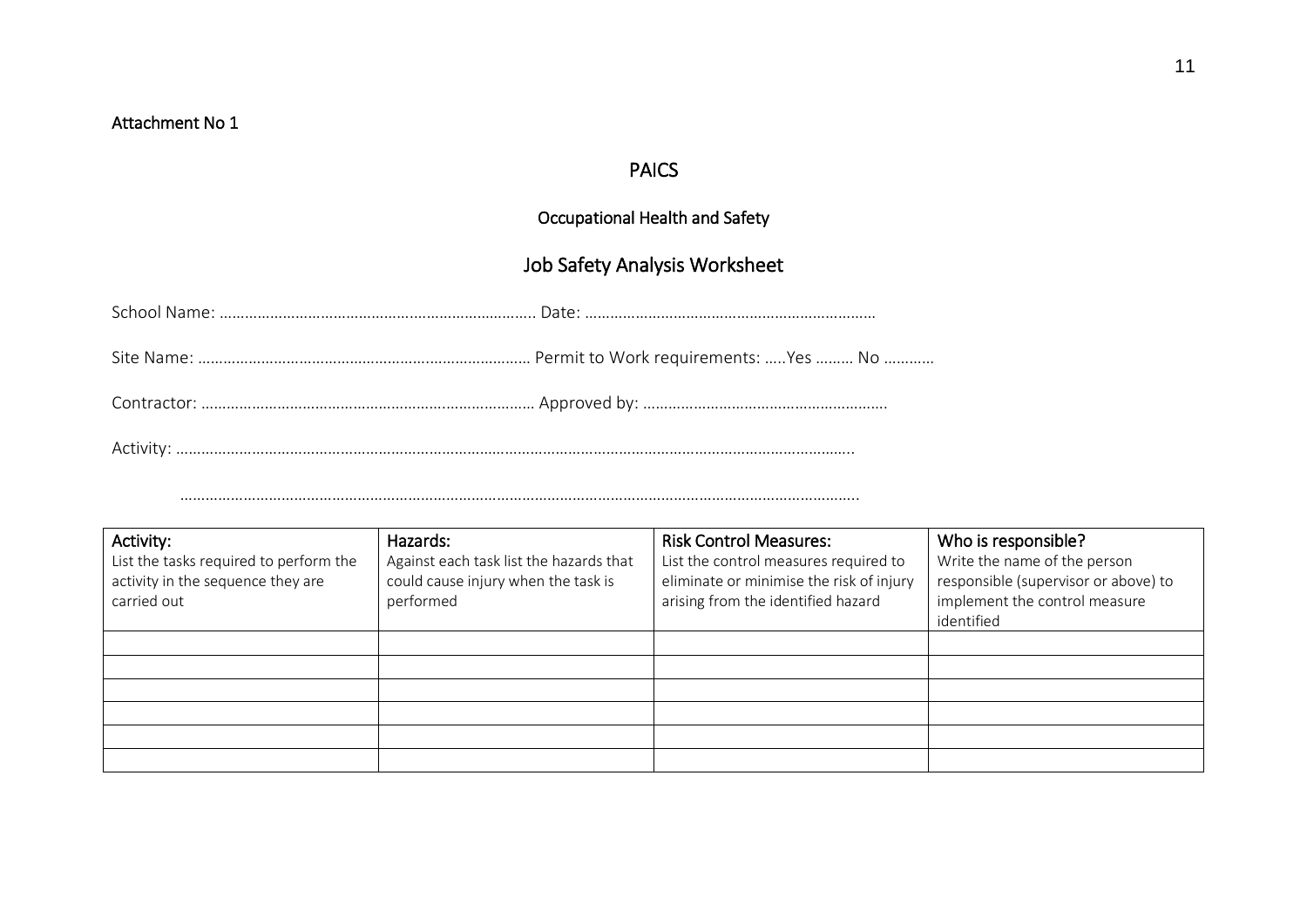## PAICS

## ANNUAL AUDIT

|   | Checklist for Housekeeping in Offices, Staff Rooms and Class Rooms                             |      |                |                |
|---|------------------------------------------------------------------------------------------------|------|----------------|----------------|
|   |                                                                                                | Yes  | No             | Action         |
|   | Class rooms                                                                                    |      |                |                |
| п | Is the no-smoking policy observed throughout the school?                                       | ิ้⊡ิ | $\boxed{?}$    | $\boxed{?}$    |
|   | Is there enough space for staff to carry out their duties?                                     | 인    | $\boxed{?}$    | $\boxed{?}$    |
|   | Are there enough cupboards, shelving, in room for class requirements?                          | ₽    | $\boxed{?}$    | $\boxed{?}$    |
|   | Are lighting levels adequate?                                                                  | 인    | 卪              | $\boxed{?}$    |
|   | Are all exits and entry free from hazards?                                                     | 퀴    | $\boxed{?}$    | $\boxed{?}$    |
|   | Are fire extinguishers readily accessible and their location known?                            | 민    | $\boxed{?}$    | ₽              |
|   | Are different types of fire extinguishers marked and identified?                               | 민    | $\boxed{?}$    | ₽              |
|   | Are class room tables and chairs at appropriate heights?                                       | ?    | $\overline{?}$ | $\boxed{?}$    |
|   | Do staff have access to and training in use of ladders to reach elevated areas?                | ?    | $\overline{?}$ | $\overline{?}$ |
|   | Do staff have seating appropriately designed to maximise comfort and<br>minimise poor posture? | 인    | $\overline{?}$ | $\boxed{?}$    |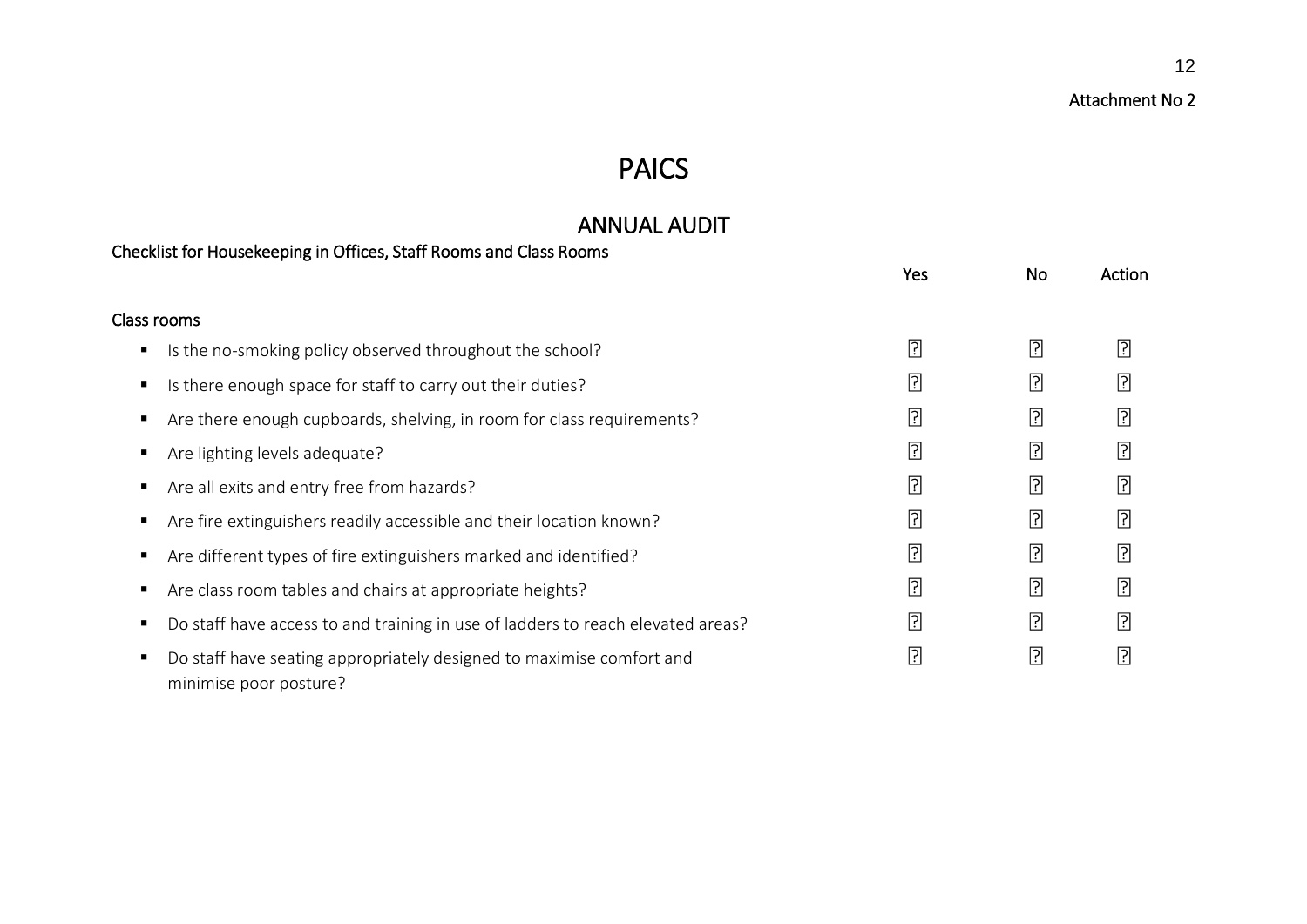| Office                                                                                                  |                |             |             |
|---------------------------------------------------------------------------------------------------------|----------------|-------------|-------------|
|                                                                                                         | Yes            | <b>No</b>   | Action      |
| All the above may be checked. Other areas that may need inspecting include:                             |                |             |             |
| Is the non-smoking policy observed throughout the school?<br>$\blacksquare$                             | $\boxed{?}$    | 卪           | 卪           |
| Are computer screens placed so that there is no glare on the screen?<br>п                               | $\boxed{?}$    | 卪           | $\boxed{?}$ |
| Are monitors fully adjustable for height, tilt and distance from front of desk?<br>п                    | $\boxed{?}$    | 卪           | 卪           |
| Are adjustable chairs provided and correctly adjusted for the person using<br>п<br>it, eg back support? | $\boxed{?}$    | <b></b>     | 卪           |
| Are desks at the right height for the work being done?<br>п                                             | $\boxed{?}$    | 卪           | 卪           |
| Are keyboards/books/files/paper within easy reach?<br>п                                                 | $\boxed{?}$    | 卪           | 卪           |
| Does the operator have an adjustable document holder?<br>п                                              | 卪              | 卪           | 卪           |
| Are emergency numbers attached to phones?<br>п                                                          | $\overline{?}$ | $\boxed{?}$ | 卪           |
| Are first aid kits fully equipped, and available, and their location known to all staff?<br>п           | $\boxed{?}$    | $\boxed{?}$ | 卪           |
| Are fire extinguishers correctly marked with identifying markings?<br>п                                 | $\boxed{?}$    | 卪           | 卪           |
| Are there staff trained in the use of fire extinguishers?<br>п                                          | $\boxed{?}$    | $\boxed{?}$ | 卪           |
| Have you considered the Manual handling (Occupational Overuse Syndrome)<br>л<br>Code of Practice?       | $\boxed{?}$    | <b></b>     | $\boxed{?}$ |

13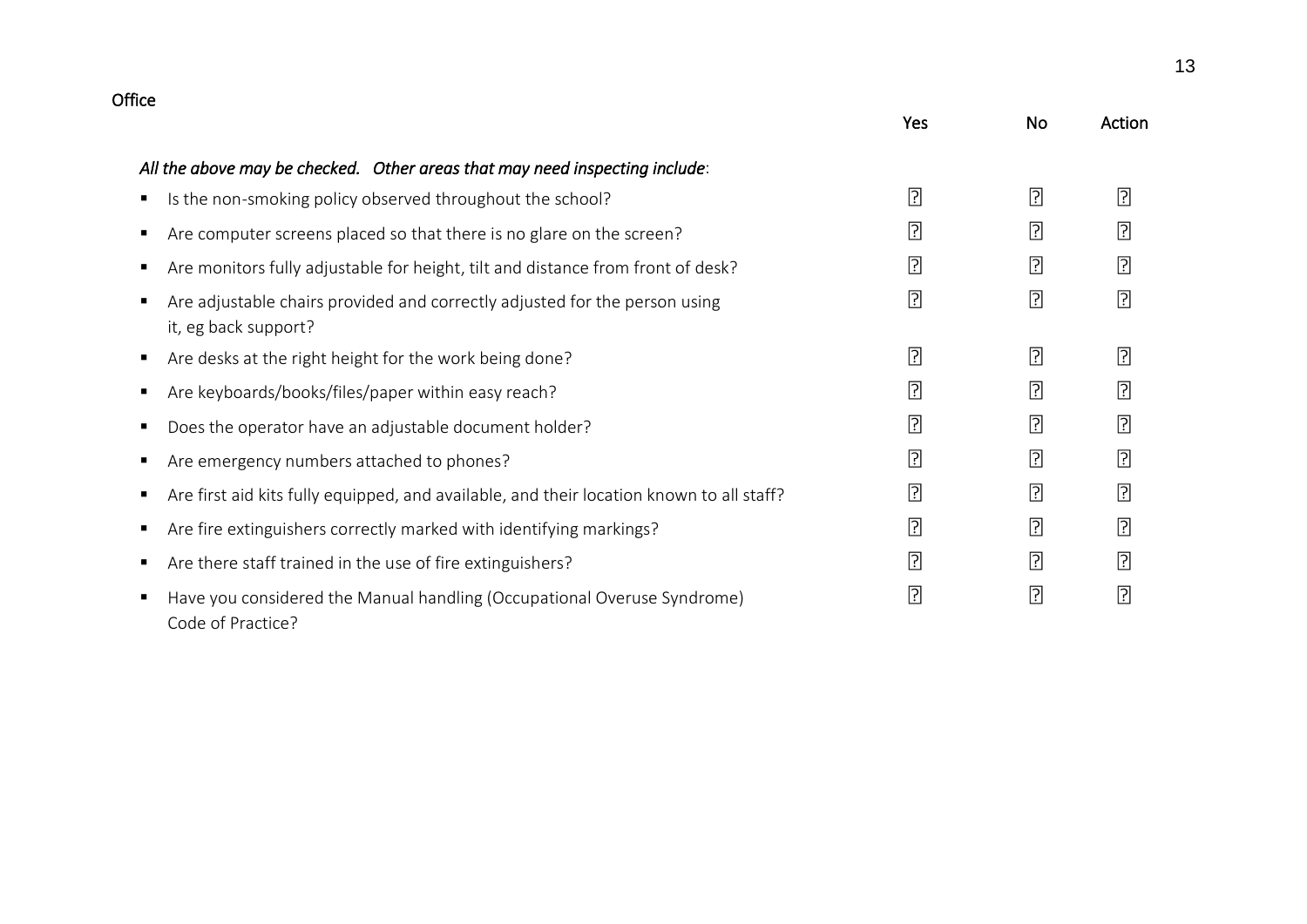| Staff rooms        |                                                                                  |                |                |                |
|--------------------|----------------------------------------------------------------------------------|----------------|----------------|----------------|
|                    |                                                                                  | Yes            | <b>No</b>      | Action         |
| <b>Eating area</b> |                                                                                  |                |                |                |
| п                  | Is the non smoking policy observed throughout the school?                        | 卪              | $\boxed{?}$    | $\boxed{?}$    |
| п                  | Is crockery chip and crack free?                                                 | 卪              | $\boxed{?}$    | 卪              |
| п                  | Are the facilities hygienically clean and tidy?                                  | 卪              | $\boxed{?}$    | $\boxed{?}$    |
| ٠                  | Are waste bins available and accessible?                                         | 卪              | $\boxed{?}$    | 卪              |
| п                  | Are lighting levels adequate?                                                    | 卪              | $\boxed{?}$    | $\boxed{?}$    |
| п                  | Do all electrical/leads/cables/sockets fit properly?                             | $\overline{?}$ | $\boxed{?}$    | $\overline{?}$ |
| п                  | Is all electrical equipment safely maintained, eg if an urn is well balanced and |                |                |                |
|                    | secured to the bench? Does the outside get hot to the touch?                     | $\boxed{?}$    | $\overline{?}$ | $\boxed{?}$    |
| п                  | Is rubbish left lying around?                                                    | $\boxed{?}$    | $\overline{?}$ | $\boxed{?}$    |
| Work area          |                                                                                  |                |                |                |
| п                  | Do work areas have sufficient space around desks, tables?                        | $\boxed{?}$    | $\boxed{?}$    | $\overline{?}$ |
| ٠                  | Is there sufficient storage for teacher requirements?                            | 卪              | $\boxed{?}$    | $\boxed{?}$    |
| п                  | Is the access to this area good?                                                 | 卪              | ₽              | 卪              |
| п                  | Are there any manual handling problems?                                          | 卪              | $\boxed{?}$    | $\boxed{?}$    |
| п                  | Are chairs adjustable for a variety of people?                                   | 卪              | $\boxed{?}$    | $\boxed{?}$    |
| ٠                  | Is lighting sufficient for any work being done?                                  | 卪              | $\boxed{?}$    | 卪              |
| п                  | Is ventilation sufficient for the area?                                          | 인              | $\boxed{?}$    | $\overline{?}$ |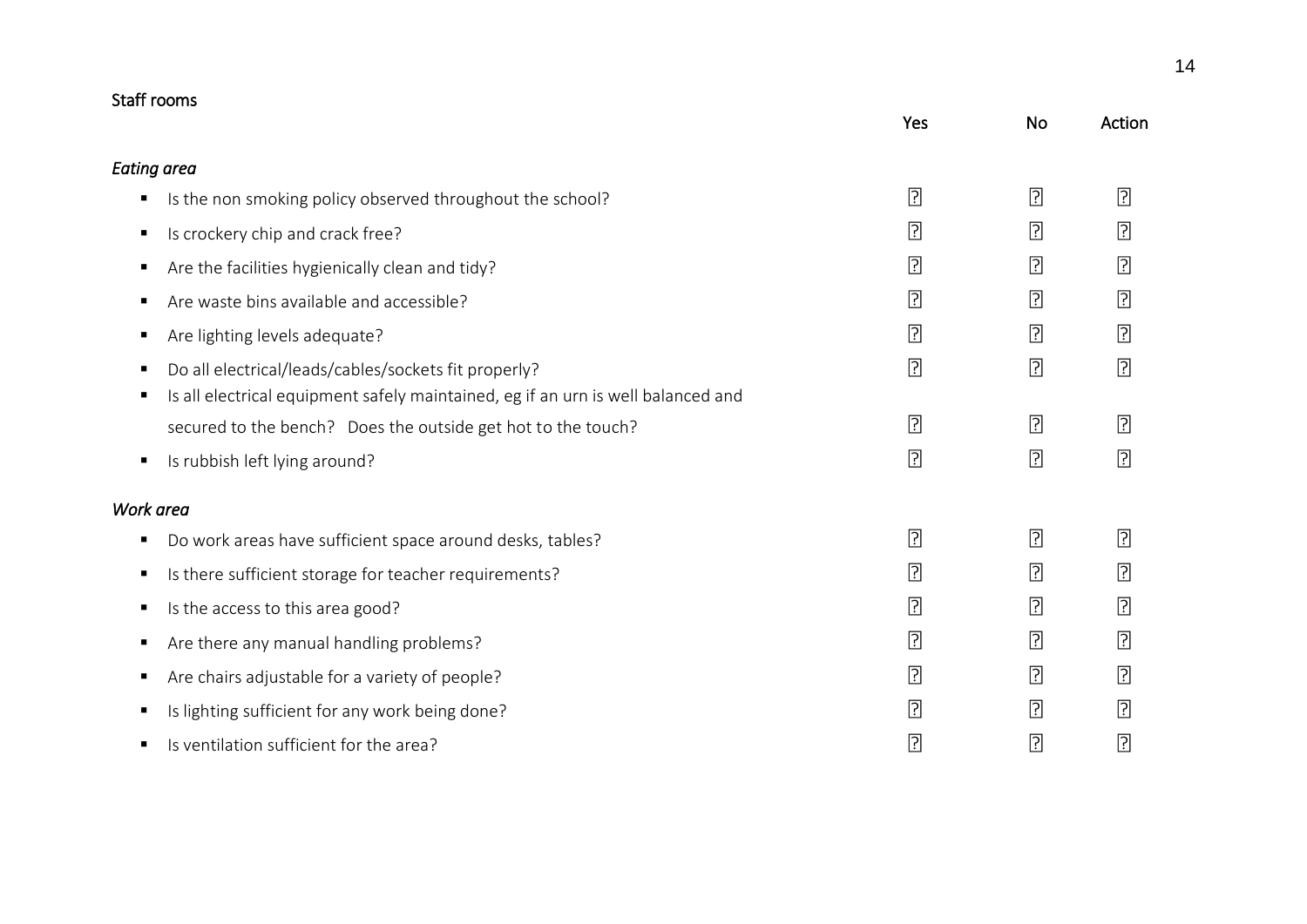### Attachment No 3

## PAICS HAZARD ALERT REGISTER

| <b>DATE</b> | Description of HAZARD | <b>REPORTED BY</b> | <b>REPORTED TO</b> | <b>ACTION TAKEN</b> |
|-------------|-----------------------|--------------------|--------------------|---------------------|
|             |                       |                    |                    |                     |
|             |                       |                    |                    |                     |
|             |                       |                    |                    |                     |
|             |                       |                    |                    |                     |
|             |                       |                    |                    |                     |
|             |                       |                    |                    |                     |
|             |                       |                    |                    |                     |
|             |                       |                    |                    |                     |
|             |                       |                    |                    |                     |
|             |                       |                    |                    |                     |
|             |                       |                    |                    |                     |
|             |                       |                    |                    |                     |
|             |                       |                    |                    |                     |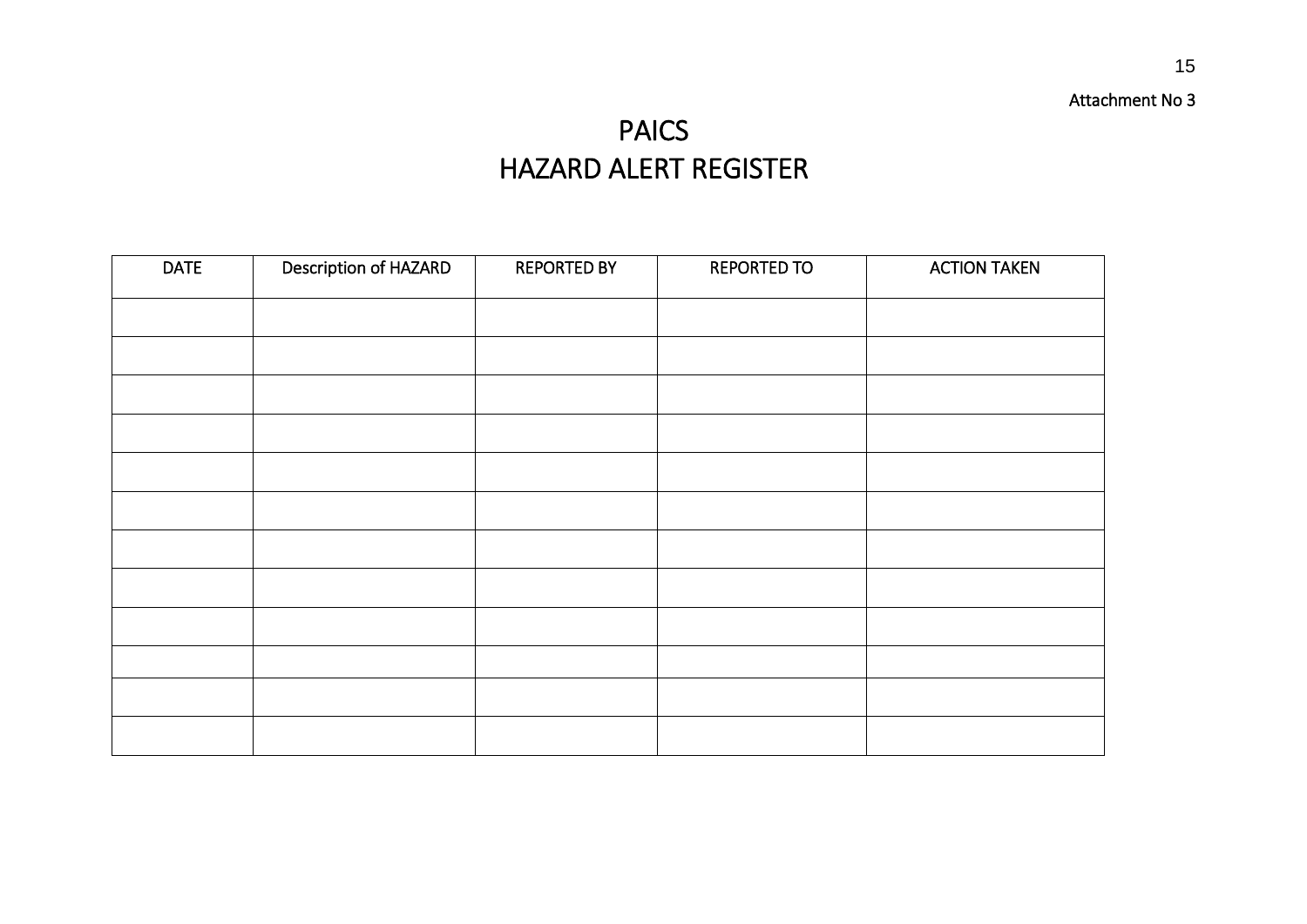## Check list for slip hazards

|                                                                                   | Yes            | No             | Action         |
|-----------------------------------------------------------------------------------|----------------|----------------|----------------|
| Are outdoor surfaces kept free of leaves, mud, clippings, paper, gravel and moss? | $\boxed{?}$    | $\overline{?}$ | 卪              |
| Are cleaning of floor surfaces done outside working hours?                        | $\boxed{?}$    | $\boxed{?}$    | ิ้⊡ิ           |
| Are suitable mats present at entrance of buildings?                               | $\overline{?}$ | $\boxed{?}$    | ิ้⊡ิ           |
| Is an effective cleaning and maintenance program in place?                        | $\overline{?}$ | $\boxed{?}$    | 면              |
| Are hazardous warning signs in place for the immediate management of spills?      | $\boxed{?}$    | $\boxed{?}$    | ᠒              |
| Are slip-resistant strips applied to walking or working surfaces?                 | $\overline{?}$ | $\overline{?}$ | 면              |
| Are floors, walkways, entrances and exits free from obstructions?                 | $\boxed{?}$    | $\boxed{?}$    | $\overline{?}$ |
| Are any electrical leads or cables on the floor or in walkways?                   | $\boxed{?}$    | $\overline{?}$ | ิ้⊡ิ           |
| Are computer cable leads secured and not on floors?                               | $\overline{?}$ | $\overline{?}$ | [?]            |
| Are carpet, tiles in good repair?                                                 | $\boxed{?}$    | $\boxed{?}$    | $\overline{?}$ |
| Are there folders, brief cases, bags on the floor or in passageways?              | 卪              | $\boxed{?}$    | 卪              |
| Are paths smooth and level?                                                       | $\boxed{?}$    | $\boxed{?}$    | <u>ြ</u>       |
| Are there any other tripping or slipping hazards in the grounds                   | $\boxed{?}$    | $\boxed{?}$    | 卪              |
| Are outside steps and ramps in good repair, non slip?                             | $\boxed{?}$    | $\boxed{?}$    | ิ้⊡ิ           |
| Are edges of steps clearly marked and well lit at night?                          | $\overline{?}$ | $\boxed{?}$    | 면              |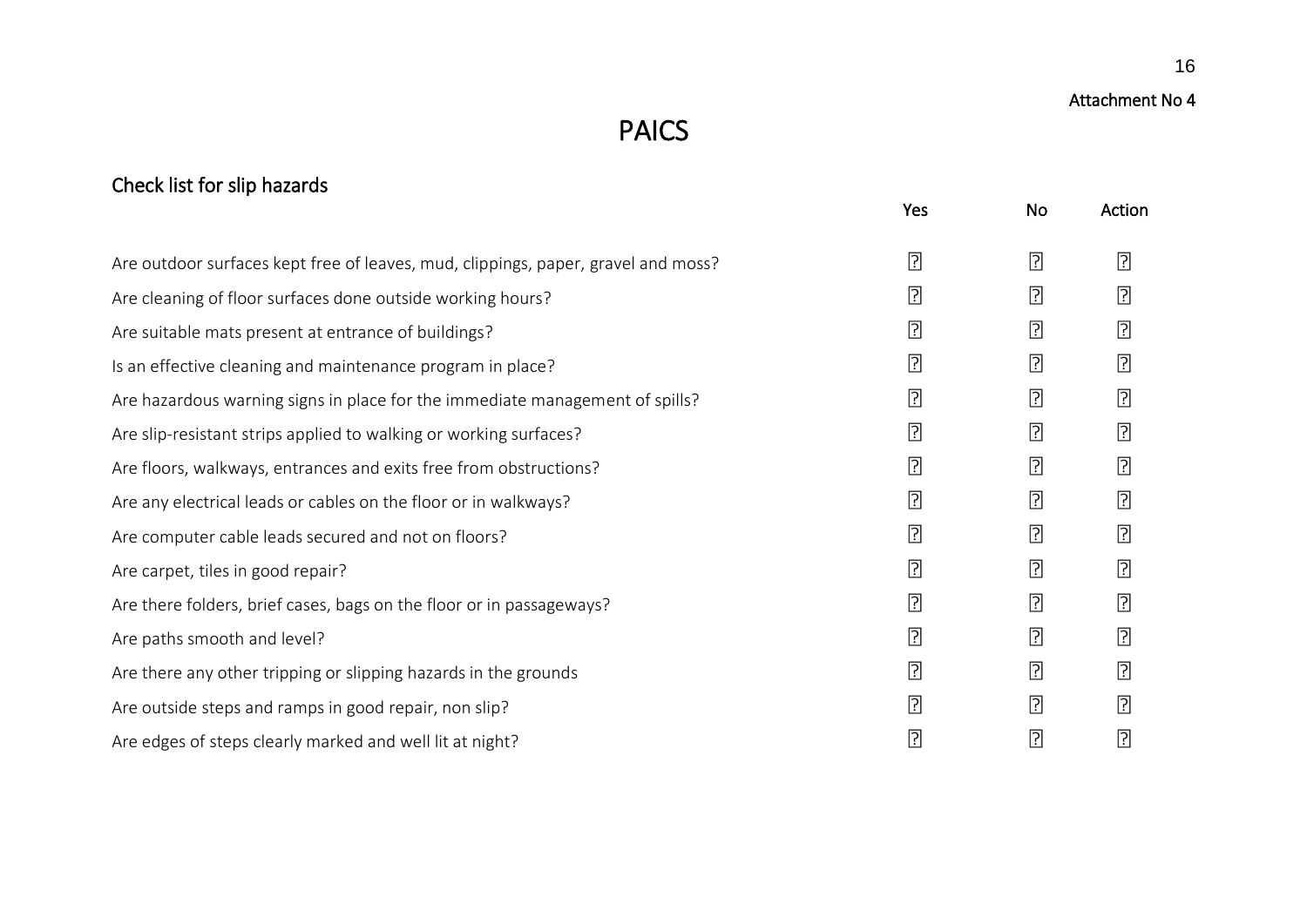## PAICS

## Dangerous Goods and Equipment

|                                                                                                                                                                                                         | Yes         | No             | Action      |
|---------------------------------------------------------------------------------------------------------------------------------------------------------------------------------------------------------|-------------|----------------|-------------|
| Does the school have all general safety/warning signs in place?                                                                                                                                         | $\boxed{?}$ | $\overline{?}$ | 卪           |
| Has the school implemented the provisions of the Dangerous Goods code of practice.<br>In the case of Science facilities have the "Guidelines for the Storage of Science<br>Chemicals" been implemented? | ิ ମି        | $\overline{?}$ | $\boxed{?}$ |
| Does the school require a HAZCHEM sign?                                                                                                                                                                 | 卪           | 卪              | $\boxed{?}$ |
| If so are there ways of reducing chemicals to eliminate this requirement?                                                                                                                               | ᠒           | 卪              | 괴           |
| Has an audit of dangerous goods been undertaken?                                                                                                                                                        | ᠒           | $\boxed{?}$    | $\boxed{?}$ |
| Do you have a chemical register?                                                                                                                                                                        | ᠒           | $\boxed{?}$    | $\boxed{?}$ |
| Do you have material safety data sheets for all chemicals?                                                                                                                                              | ᠒           | $\boxed{?}$    | $\boxed{?}$ |
| Are these available to all staff?                                                                                                                                                                       | ิ ମି        | $\overline{?}$ | ?           |
| Are these data sheets in an accessible place?                                                                                                                                                           | ᠒           | $\boxed{?}$    | ᠒           |
| Are fume cabinets installed?                                                                                                                                                                            | ᠒           | 卪              | 卪           |
| Is storage for the area adequate, well laid out?                                                                                                                                                        | ิ ମି        | $\overline{?}$ | ิ้⊡ิ        |
| Has chemical segregation/storage been carried out?                                                                                                                                                      | 卪           | 卪              | 卪           |
| Have procedures for the disposal of chemicals been established?                                                                                                                                         | ?           | ?              | ि           |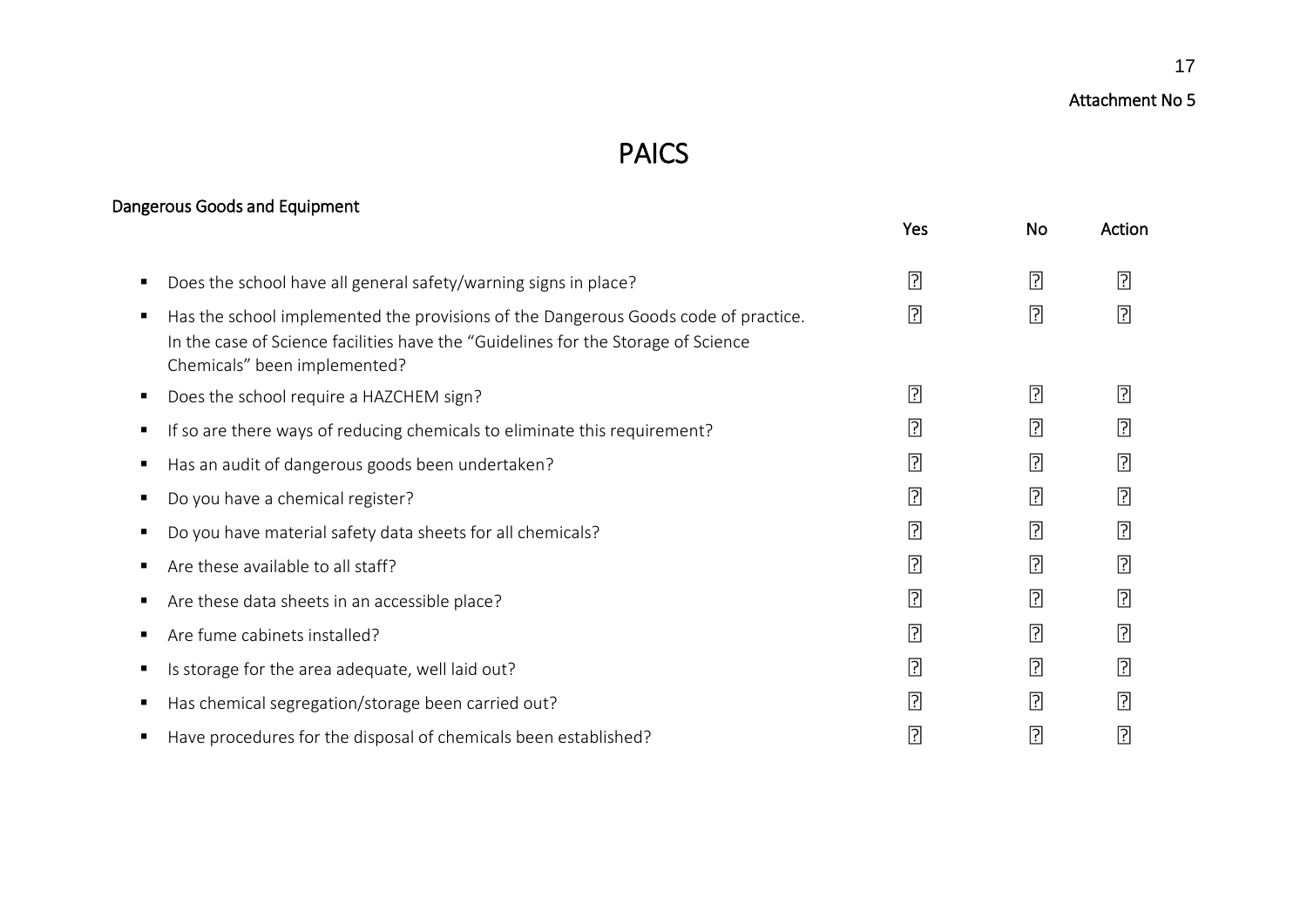| ٠ | Does any work process generate dust, smoke, fumes, gases or solvents?                          | $\overline{\cdot}$ | ?         | 卪      |
|---|------------------------------------------------------------------------------------------------|--------------------|-----------|--------|
| п | If so what options are there to deal with this?                                                | 卪                  | ₽         | 卪      |
|   |                                                                                                | <b>Yes</b>         | <b>No</b> | Action |
| п | Is there an effective system of ventilation?                                                   | <u>لى:</u>         | 인         | 卪      |
| п | Are tests of air conditioning systems conducted regularly and reports obtained<br>and filed?   | ?                  | ?         | 卪      |
| п | Is there adequate circulation of fresh air?                                                    | <u>P</u>           | ᠒         | 卪      |
| п | Do staff in this area suffer from eye, nose, throat or skin irritations?                       | [?]                | 인         | ᠒      |
| п | Is protective apparel available?                                                               | <u>P</u>           | ?         | ᠒      |
| п | Are these checked for effectiveness?                                                           | $\lceil$ ?         | 인         | 卪      |
| п | Do teachers and students use protective equipment?                                             | <u>P</u>           | <u>ြ</u>  | 卪      |
| Е | Have accident reports been checked to identify any chemical hazards needing<br>further action? | <u>P</u>           | 인         | ิ ि    |
| п | Are work areas, equipment and machines kept clean?                                             | P                  | <u>ר</u>  | ြု     |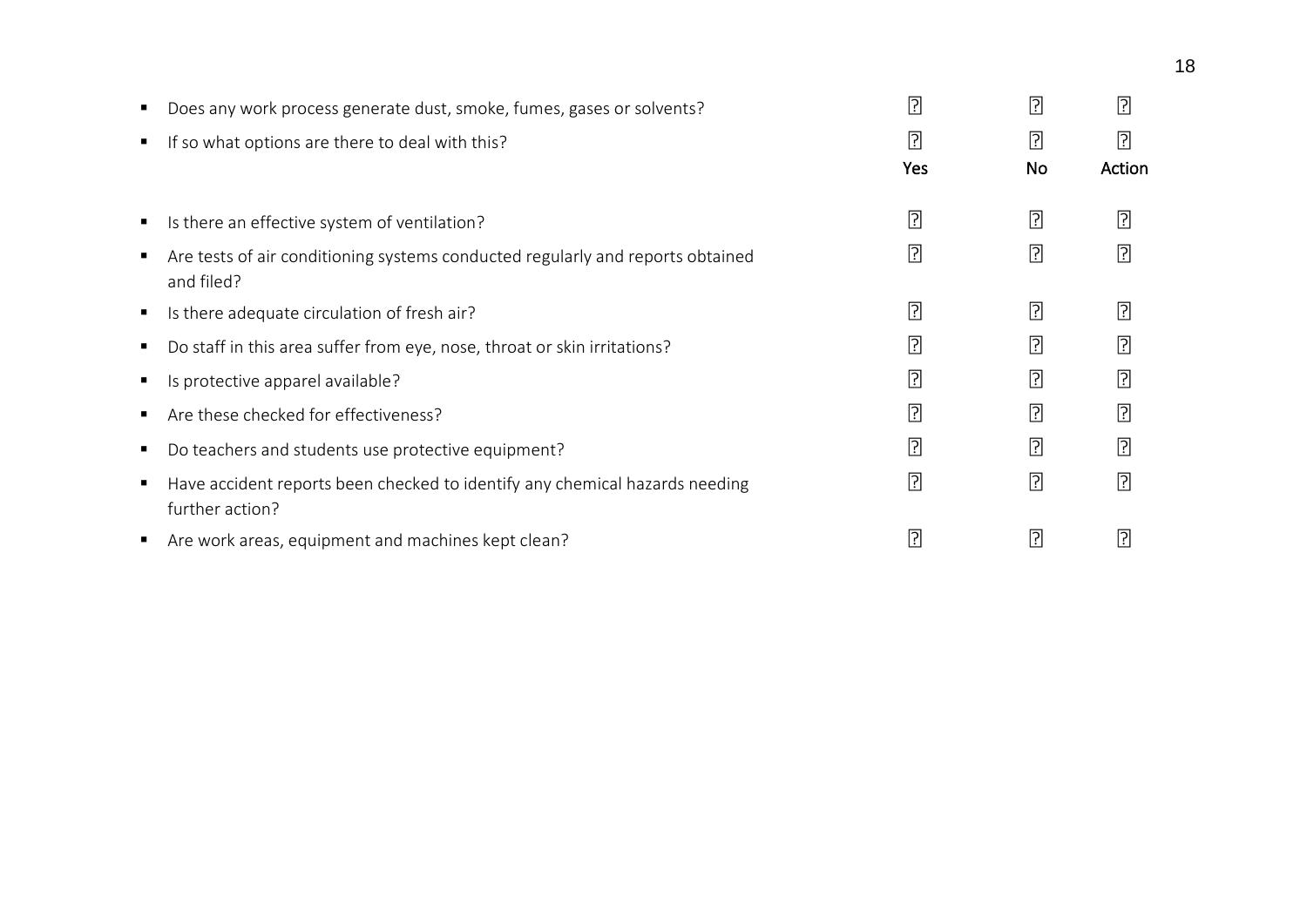## Attachment No 6

## PAICS

## Checklist on Environmental Issues

|                                                                                                                | <b>Yes</b> | <b>No</b>      | Action      |
|----------------------------------------------------------------------------------------------------------------|------------|----------------|-------------|
| Outside ground layout                                                                                          |            |                |             |
| Are fences and gates all in good repair?                                                                       | 인          | 卪              | $\boxed{?}$ |
| Are sports and physical education areas designed to accommodate activities safely?                             | 민          | $\boxed{?}$    | 卪           |
| Could they be causes of accidents, eg can the gate rebound if a child pushes it hard?                          | <u> P</u>  | 卪              | $\boxed{?}$ |
| Does the fence have broken wire, holes, etc.?                                                                  | 퀴          | $\overline{?}$ | $\boxed{?}$ |
| Are outside steps and ramps in good repair, non slip?                                                          | 퀴          | $\boxed{?}$    | 卪           |
| Are handrails in good repair and free from splinters, breaks in the wood?                                      | 민          | $\boxed{?}$    | 卪           |
| Are there any blind corners or posts, which can cause accidents?                                               | 인          | 卪              | $\boxed{?}$ |
| Are entrances and exits clear of hazards?                                                                      | 퀴          | $\boxed{?}$    | $\boxed{?}$ |
| Are playground equipment areas kept covered with appropriate layers of tanbark<br>and is this raked regularly? | 인          | $\boxed{?}$    | ₽           |
| Are emergency exits clear and accessible from inside the building?                                             | 퀴          | 卪              | 卪           |
| Are people aware of when doors are going to be opened?                                                         | ?          | 卪              | ᠒           |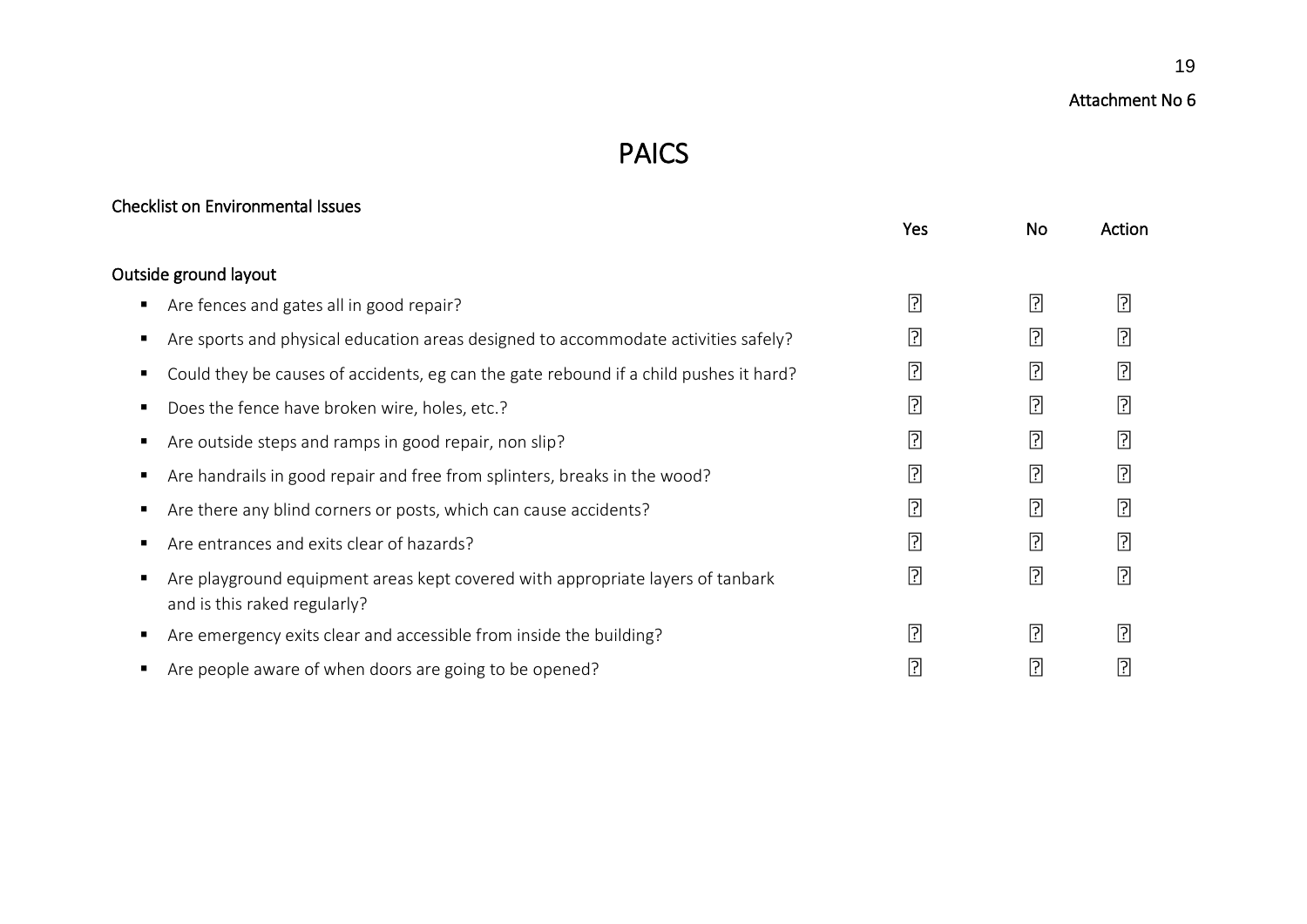## Ventilation, heating and cooling

|         |                                                                                     | Yes            | <b>No</b>      | Action         |
|---------|-------------------------------------------------------------------------------------|----------------|----------------|----------------|
| п       | Is there adequate fresh air circulating in all areas?                               | $\overline{?}$ | $\boxed{?}$    | $\boxed{?}$    |
| п       | Is air conditioning, if used, tested regularly?                                     | $\boxed{?}$    | $\boxed{?}$    | $\overline{?}$ |
| Е       | Is air conditioning, temperature, air flow balanced to all locations?               | $\boxed{?}$    | $\boxed{?}$    | 卪              |
| п       | Are there draughts in rooms, corridors, etc., that are inconvenient, uncomfortable? | 卪              | $\boxed{?}$    | 卪              |
| Е       | Is heating ample for all rooms?                                                     | $\boxed{?}$    | 卪              | 卪              |
| п       | Have passive insulation measures been fully assessed?                               | $\overline{?}$ | $\overline{?}$ | ?              |
| Storage |                                                                                     |                |                |                |
| п       | Are stored materials regularly assessed and unused materials disposed of?           | $\overline{?}$ | $\overline{?}$ | ิ้⊡ิ           |
| п       | Is capacity adequate in each area?                                                  | $\overline{?}$ | $\overline{?}$ | ₽              |
| п       | Is storage laid out so that heavier materials are stored at waist height?           | $\overline{?}$ | $\boxed{?}$    | $\overline{?}$ |
| п       | Are staff required to reach above shoulder height for extended periods?             | $\boxed{?}$    | $\boxed{?}$    | ᠒              |
| п       | Are ladders freely available for use?                                               | $\overline{?}$ | $\boxed{?}$    | ᠒              |
| п       | Are staff been trained in the principles of safe use of a ladder?                   | $\overline{?}$ | $\boxed{?}$    | ᠒              |
| п       | Is any lifting or exertion required to reach articles in storage?                   | 卪              | 卪              | 卪              |
| п       | Are there mechanical aides available to assist in materials storage and handling?   | $\boxed{?}$    | $\boxed{?}$    | ᠒              |
| п       | Have manual handling tasks been identified and assessed?                            | $\overline{?}$ | $\boxed{?}$    | ?              |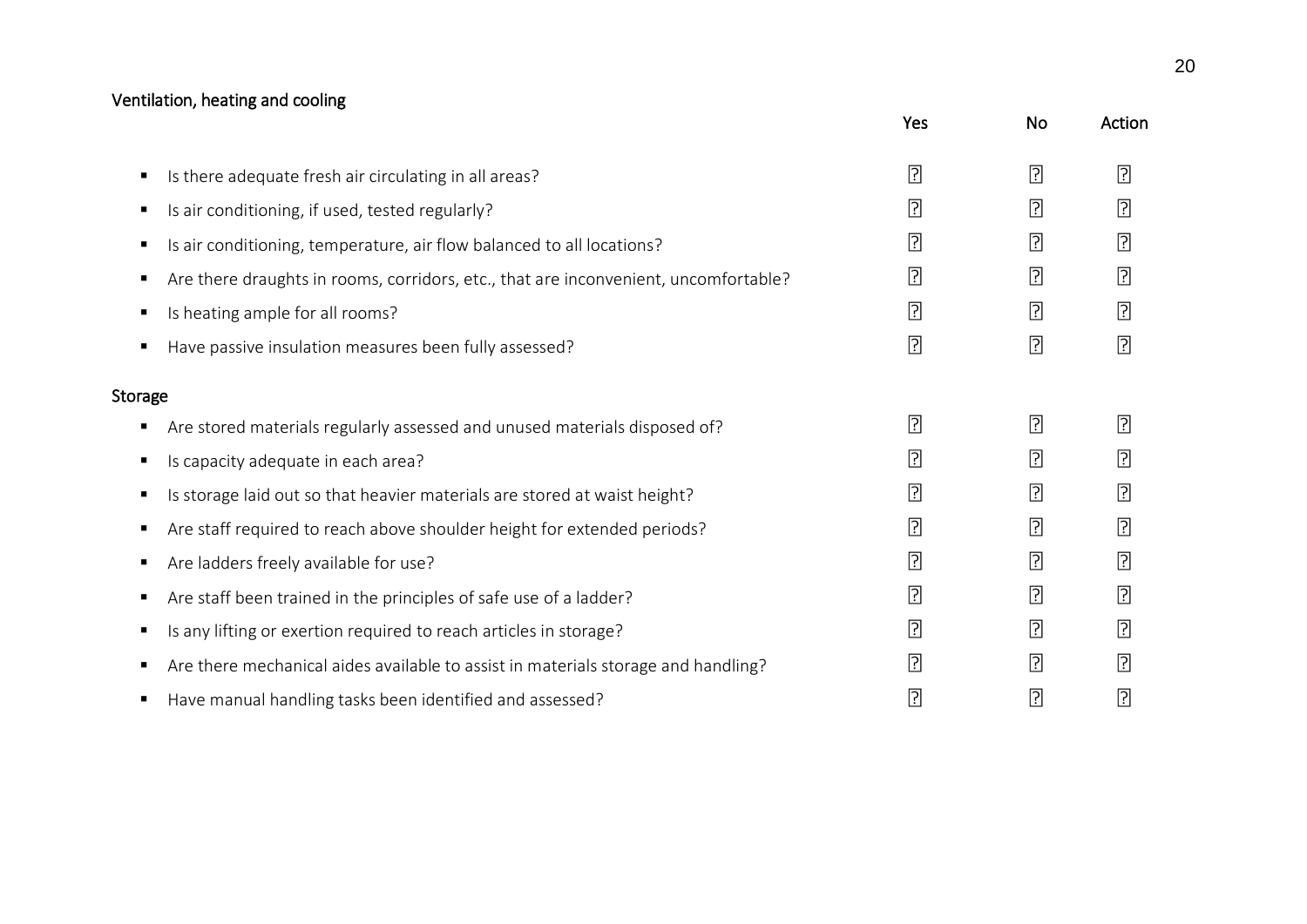#### Attachment No 7

## Purnululu School

## MANUAL HANDLING – HAZARD IDENTIFICATION WORKSHEET

| Management | Health & Safety                          | Date: |
|------------|------------------------------------------|-------|
| Rep:       | Rep/Staff Member:                        |       |
|            | the contract of the contract of the con- |       |

*Does the task involve hazardous manual handling? (tick any of the following that apply to the task)* 

| <b>Task</b><br>Code of Practice Page No.                  | Repetitive or<br>sustained<br>application of<br>force | Repetitive or<br>sustained<br>awkward<br>posture | Repetitive or<br>sustained<br>movement<br>13 | Application of<br>high force | Exposure to<br>sustained<br>vibration | Handling live<br>people or<br>animals | Handling<br>loads that<br>are unstable,<br>unbalanced<br>or difficult to<br>move. |
|-----------------------------------------------------------|-------------------------------------------------------|--------------------------------------------------|----------------------------------------------|------------------------------|---------------------------------------|---------------------------------------|-----------------------------------------------------------------------------------|
|                                                           | 11                                                    | 12                                               |                                              | 13                           | 13                                    | 14                                    | 14                                                                                |
| Placing and removing displays from pin boards             |                                                       |                                                  |                                              |                              |                                       |                                       |                                                                                   |
| Emptying of "wheelie" bins into industrial waste bin      |                                                       |                                                  |                                              |                              |                                       |                                       |                                                                                   |
| Staff carrying resources to class (class sets, audio-vis) |                                                       |                                                  |                                              |                              |                                       |                                       |                                                                                   |
| Staff carrying sports equipment to class                  |                                                       |                                                  |                                              |                              |                                       |                                       |                                                                                   |